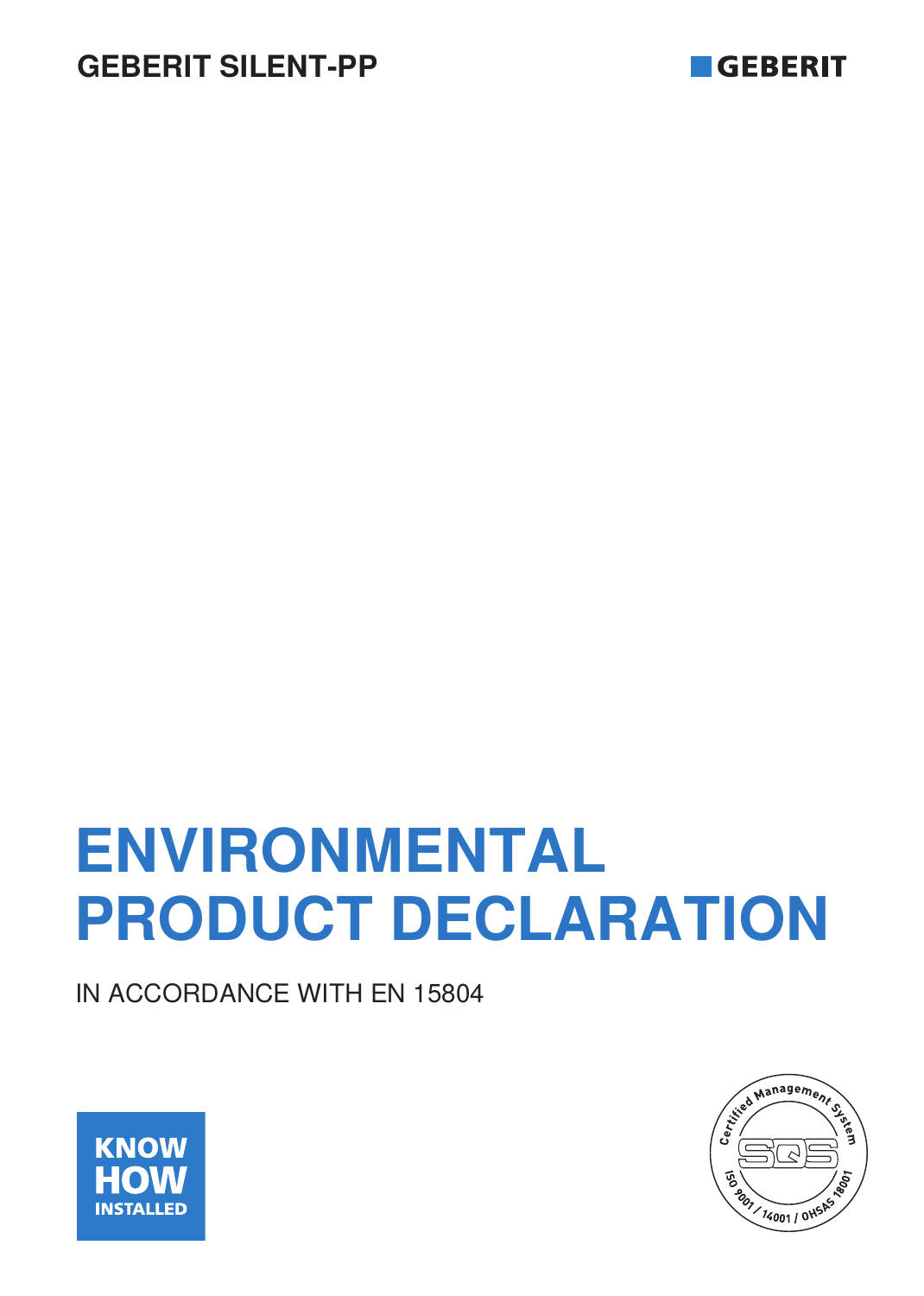## **1 General information**

#### **1.1 Note on this document**

The original document was written in German. All other language versions are translations of the original document.

## **1.2 Declaration holder**

Geberit International AG Schachenstrasse 77 CH-8645 Jona Tel. +41 55 221 6300 sustainability@geberit.com www.geberit.com

Geberit is one of the pioneers when it comes to sustainability in the sanitary industry. Sustainable development has formed a fixed part of the corporate strategy for more than 25 years. Most production sites are certified in accordance with ISO 9001 and 14001. In addition, all factories will be certified in accordance with OSHAS 18001. Life cycle assessments were produced for key products from an early stage and Ecodesign has been an integral part of the product development process since 2008. As a member of the United Nations Global Compact, Geberit has shown its commitment to the ten principles of sustainable development. Current and comprehensive information regarding sustainability strategy and performance with respect to Geberit and Geberit products can be found in the current Annual Report. Furthermore, additional information can be found under www.geberit.com/ sustainability.

## **1.3 Declared product**

This declaration applies to all Geberit Silent-PP (polypropylene) pipes ("Range and conversion factor", page 3), the Geberit Silent-PP pipe with one socket in a length of 100 cm and d110 (art. no. 390.504.14.1) has been used as a reference article. The duration of use of the reference is not specified.



## **1.4 Verification and validity**

| Programme holder:   | Geberit International AG                                                                                        |
|---------------------|-----------------------------------------------------------------------------------------------------------------|
| Declaration number: | GEB EPD 6178737163                                                                                              |
| Validity:           | 01/02/2019 to 01/02/2024                                                                                        |
| Data calculated by: | Quantis                                                                                                         |
|                     | the contract of the contract of the contract of the contract of the contract of the contract of the contract of |

Environmental declarations for construction products may not be comparable if they do not comply with the EN 15804. It is only possible to make a limited comparison of life cycle assessment results which are based on different background databases.

www.quantis-intl.com

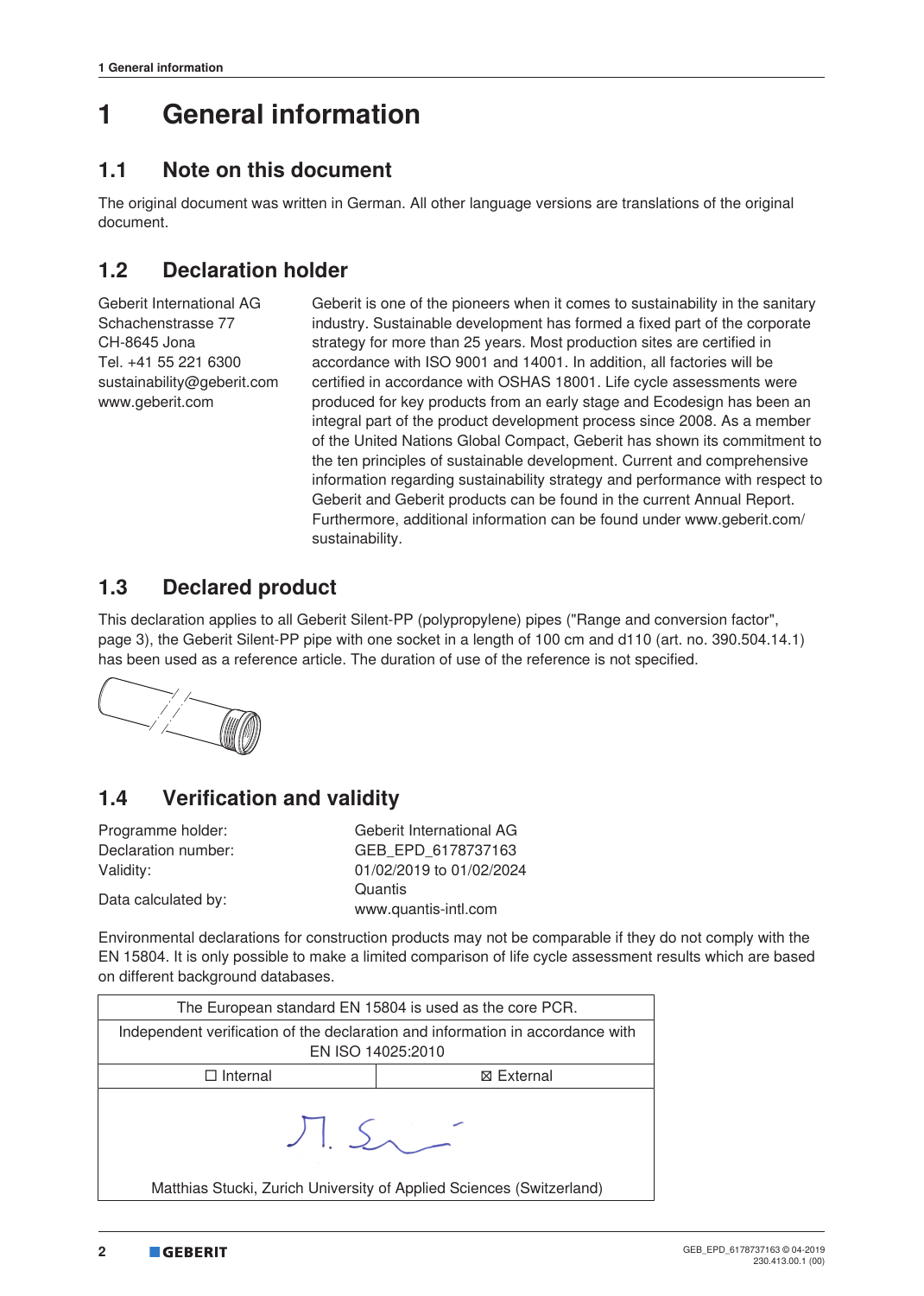## **2 Product**

## **2.1 Description and application purpose**

The Geberit Silent-PP drainage system is a hydraulically and sound-optimised drainage plug-in system. It is comprised of robust, mineral-reinforced three-layer pipes. In combination with the Geberit Silent-Pro and Silent-db20 in a stack, the Geberit Silent-PP achieves very good sound insulation values.

Application purpose:

- For draining off waste water within buildings
- For buried discharge pipes within building structures
- For central vacuum cleaning systems in single family houses, use dimensions DN 40-50 exclusively
- Use dimensions DN 32–50 exclusively for pressurised pipes of faeces lifting systems in accordance with EN 12050-2 and EN 12050-3

## **2.2 Range and conversion factor**

The reference product for this declaration is the Geberit Silent-PP pipe with one socket in a length of 100 cm and d110 (art. no. 390.504.14.1). The cycle assessment results in chapter 4 can be converted to the other pipe lengths listed using the net weight with the conversion factor in accordance with the following table.

|              | $d$ [mm] | $L$ [cm] | Net weight [kg/pc] | Factor |
|--------------|----------|----------|--------------------|--------|
| 390.000.14.1 | 32       | 15       | 0.04               | 0.03   |
| 390.100.14.1 | 40       | 15       | 0.05               | 0.04   |
| 390.200.14.1 | 50       | 15       | 0.07               | 0.05   |
| 390.300.14.1 | 75       | 15       | 0.14               | 0.10   |
| 390.400.14.1 | 90       | 15       | 0.21               | 0.14   |
| 390.500.14.1 | 110      | 15       | 0.32               | 0.22   |
| 390.600.14.1 | 125      | 15       | 0.44               | 0.30   |
| 390.700.14.1 | 160      | 15       | 0.74               | 0.50   |
| 390.001.14.1 | 32       | 25       | 0.06               | 0.04   |
| 390.101.14.1 | 40       | 25       | 0.08               | 0.05   |
| 390.201.14.1 | 50       | 25       | 0.10               | 0.07   |
| 390.301.14.1 | 75       | 25       | 0.21               | 0.14   |
| 390.401.14.1 | 90       | 25       | 0.31               | 0.21   |
| 390.501.14.1 | 110      | 25       | 0.45               | 0.31   |
| 390.601.14.1 | 125      | 25       | 0.62               | 0.42   |
| 390.701.14.1 | 160      | 25       | 1.03               | 0.70   |
| 390.002.14.1 | 32       | 50       | 0.11               | 0.08   |
| 390.102.14.1 | 40       | 50       | 0.14               | 0.10   |
| 390.202.14.1 | 50       | 50       | 0.18               | 0.12   |
| 390.302.14.1 | 75       | 50       | 0.37               | 0.25   |
| 390.402.14.1 | 90       | 50       | 0.54               | 0.37   |
| 390.502.14.1 | 110      | 50       | 0.79               | 0.54   |
| 390.602.14.1 | 125      | 50       | 1.08               | 0.73   |
| 390.702.14.1 | 160      | 50       | 1.77               | 1.20   |
| 390.004.14.1 | 32       | 100      | 0.21               | 0.14   |

Table 1: Geberit Silent-PP pipe with one socket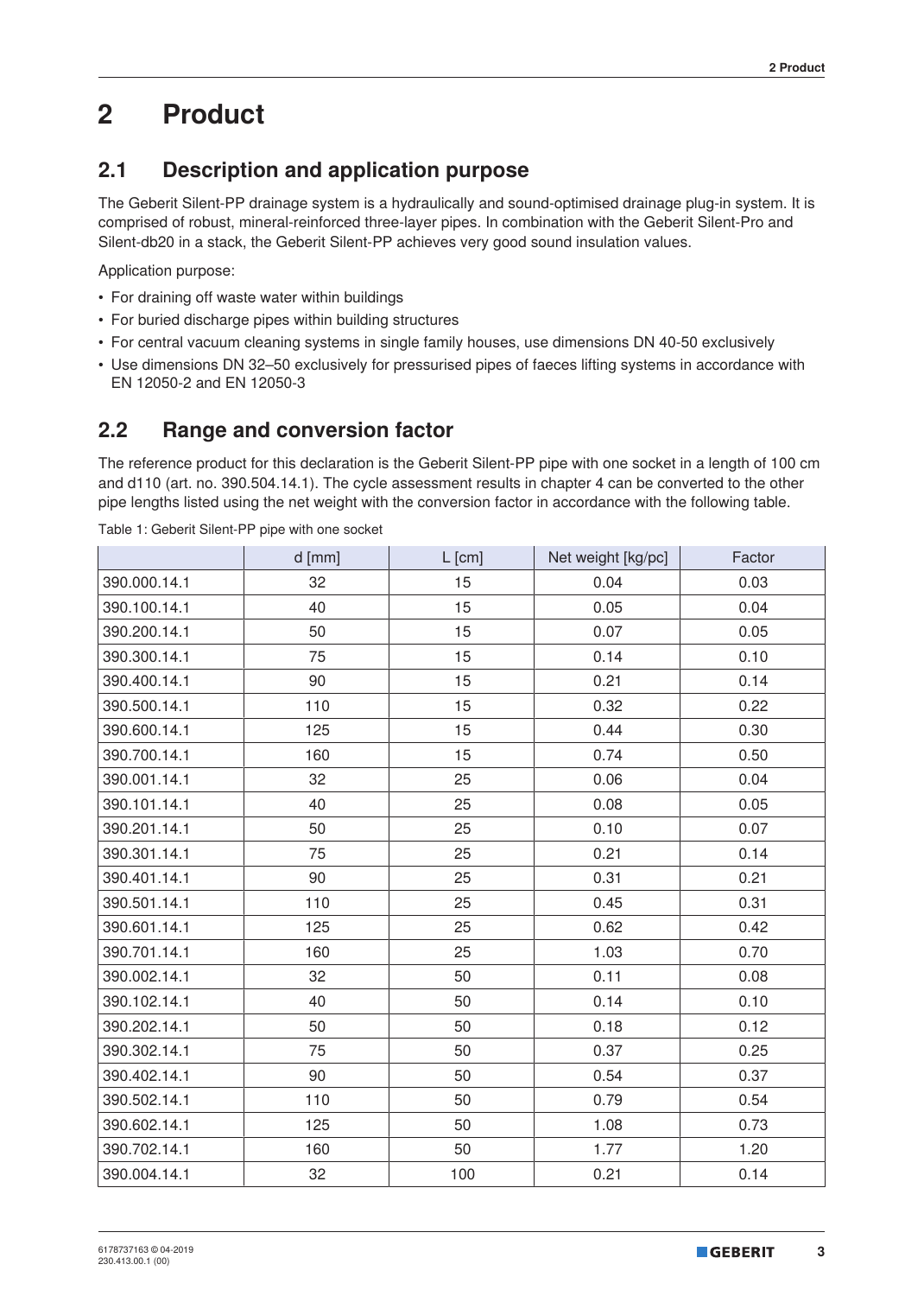|              | $d$ [mm] | $L$ [cm] | Net weight [kg/pc] | Factor |
|--------------|----------|----------|--------------------|--------|
| 390.104.14.1 | 40       | 100      | 0.27               | 0.19   |
| 390.204.14.1 | 50       | 100      | 0.35               | 0.24   |
| 390.304.14.1 | 75       | 100      | 0.69               | 0.47   |
| 390.404.14.1 | 90       | 100      | 1.01               | 0.69   |
| 390.504.14.1 | 110      | 100      | 1.47               | 1.00   |
| 390.604.14.1 | 125      | 100      | 1.99               | 1.35   |
| 390.704.14.1 | 160      | 100      | 3.23               | 2.20   |
| 390.005.14.1 | 32       | 150      | 0.31               | 0.21   |
| 390.105.14.1 | 40       | 150      | 0.40               | 0.27   |
| 390.205.14.1 | 50       | 150      | 0.51               | 0.35   |
| 390.305.14.1 | 75       | 150      | 1.01               | 0.69   |
| 390.405.14.1 | 90       | 150      | 1.48               | 1.01   |
| 390.505.14.1 | 110      | 150      | 2.15               | 1.46   |
| 390.605.14.1 | 125      | 150      | 2.89               | 1.97   |
| 390.705.14.1 | 160      | 150      | 4.69               | 3.19   |
| 390.006.14.1 | 32       | 200      | 0.42               | 0.28   |
| 390.106.14.1 | 40       | 200      | 0.53               | 0.36   |
| 390.206.14.1 | 50       | 200      | 0.67               | 0.46   |
| 390.306.14.1 | 75       | 200      | 1.33               | 0.91   |
| 390.406.14.1 | 90       | 200      | 1.95               | 1.33   |
| 390.506.14.1 | 110      | 200      | 2.83               | 1.92   |
| 390.606.14.1 | 125      | 200      | 3.80               | 2.59   |
| 390.706.14.1 | 160      | 200      | 6.16               | 4.19   |
| 390.007.14.1 | 32       | 300      | 0.62               | 0.42   |
| 390.107.14.1 | 40       | 300      | 0.79               | 0.54   |
| 390.207.14.1 | 50       | 300      | 1.00               | 0.68   |
| 390.307.14.1 | 75       | 300      | 1.97               | 1.34   |
| 390.407.14.1 | 90       | 300      | 2.89               | 1.97   |
| 390.507.14.1 | 110      | 300      | 4.18               | 2.84   |
| 390.607.14.1 | 125      | 300      | 5.62               | 3.82   |
| 390.707.14.1 | 160      | 300      | 9.08               | 6.18   |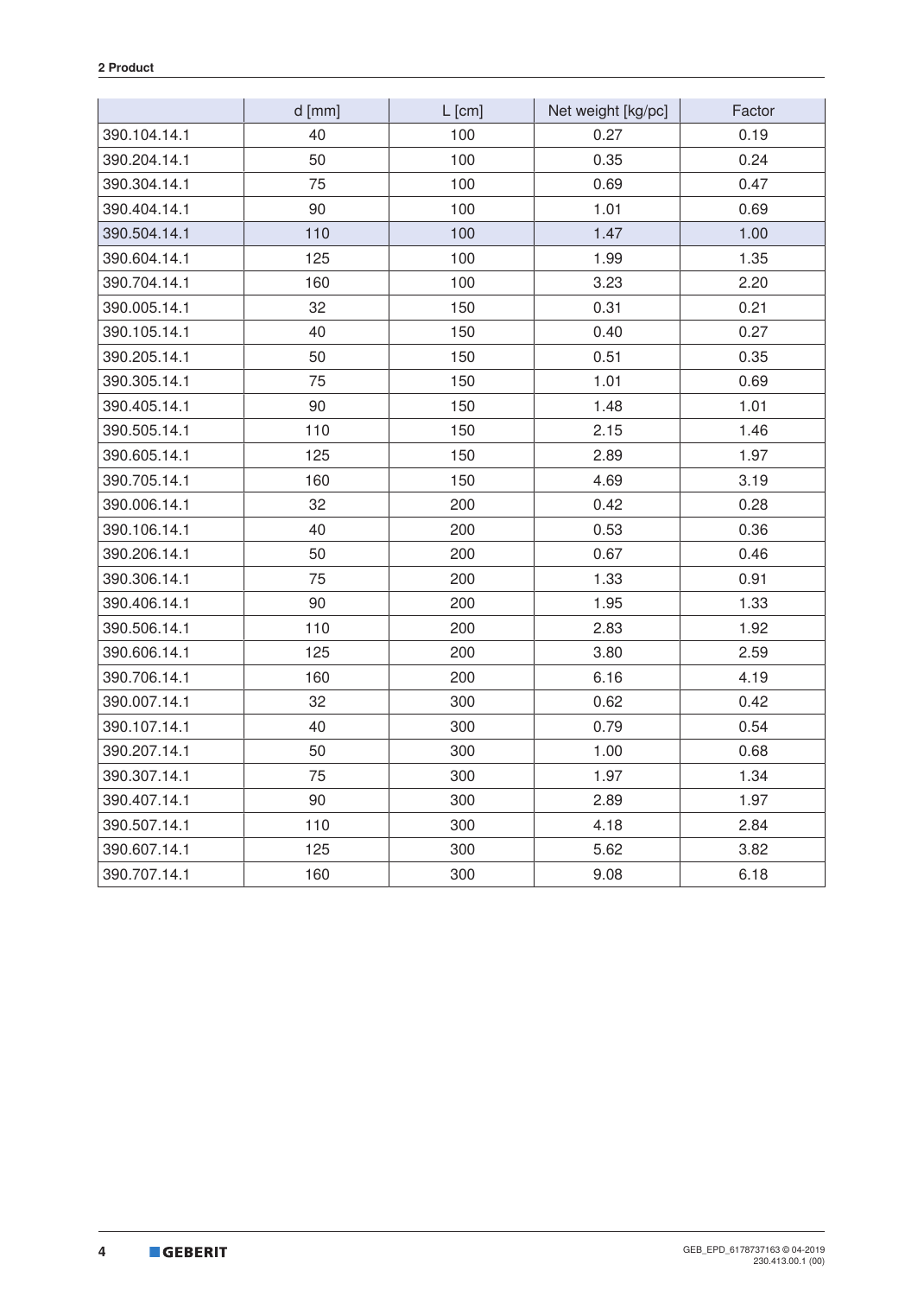## **3 Life cycle assessment – calculation criteria**

## **3.1 System boundaries**

This environmental product declaration is a Cradle-to-gate-with-options declaration including transport and waste processing during the disposal phase. The use and demolition are not considered.

| Product<br>Construction process |                                     |                    | Use                 | End-of-life                            |              |                |                                     |                                  |                |
|---------------------------------|-------------------------------------|--------------------|---------------------|----------------------------------------|--------------|----------------|-------------------------------------|----------------------------------|----------------|
| Raw material                    | Transport to<br>the<br>manufacturer | Manufac-<br>turing | <b>Distribution</b> | Installation<br>within the<br>building |              | Demolition     | Transport to<br>waste<br>processing | Reuse,<br>recovery,<br>recycling | Disposal       |
| A1                              | A <sub>2</sub>                      | A3                 | A4                  | A <sub>5</sub>                         | <b>B1-B7</b> | C <sub>1</sub> | C <sub>2</sub>                      | C <sub>3</sub>                   | C <sub>4</sub> |
| $\checkmark$                    | A                                   | ⋏                  | X                   |                                        | -            | -              | X                                   | $\checkmark$                     |                |

x Considered/relevant

– Not considered/not relevant

#### **3.2 Inventory**

The product consists of the following raw materials:

| Raw material                       | Quantity          |
|------------------------------------|-------------------|
| <b>Plastics PP</b>                 | 1063 <sub>g</sub> |
| Talc                               | 406 <sub>g</sub>  |
| <b>EPDM</b>                        | 20 <sub>g</sub>   |
| <b>Additives</b>                   | 0.1 <sub>g</sub>  |
| <b>Total</b>                       | 1489 g            |
| Recycling portion of raw materials | $0\%$             |

The packaging includes: 140 g wood and 59 g plastic.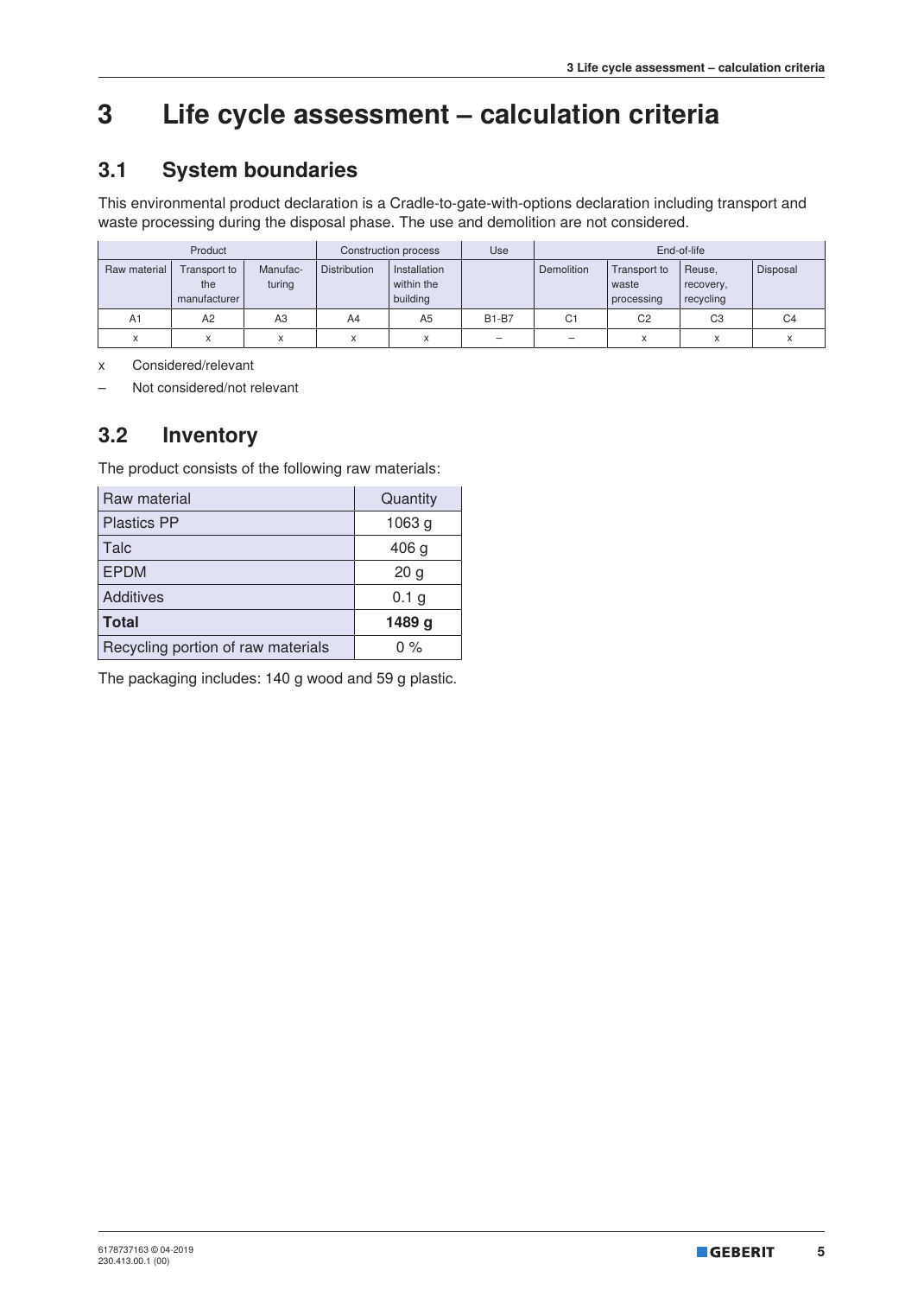## **3.3 Assumptions and background information**

**(A1)** For the raw material supply, the entire raw and recycled material input was modelled using corresponding data, including the losses of 1–6 % relating to material and production. Secondary raw materials comprise those environmental influences that arise from the collection of waste and from recycling. The following recycled content was recorded: 25 % for aluminium, 55 % for copper and steel, 33 % for brass and 100 % for cardboard.

**(A2)** For transportation from suppliers in Europe and Asia to Geberit, standard transport distances were assumed for each country and a capacity contained in the background data was used. Class Euro 4 diesel lorries are used as the means of transport within Europe. Intercontinental transportation consists of freighters and subsequent local distribution by lorry.

**(A3)** Products are manufactured in one or more Geberit factories within Europe, which are all certified in accordance with ISO 9001, 14001 and 45001. A current ISO certificate can be downloaded online. All suppliers sign the Geberit suppliers' code of conduct and undergo a detailed selection and inspection procedure.

The electricity consumption plays an important role in in-house production. Average values from the respective factories and a country-specific combination of power sources are expected. The consumption of additional auxiliary materials and water is negligible. Production waste is taken into account. Background data was used for outsourced components.

**(A4)** Transportation from Geberit to customers within Europe is done by logistics partners through the modern, efficient central warehouse in Pfullendorf (DE), which is certified in accordance with ISO 9001, 14001 and 45001. Class Euro 5 and 6 lorries are mainly used for the transport. Distribution in countries outside Europe is mainly done by means of freighters together with lorries to distribute the products locally. In the main market in Europe, the average transport distance is 800 km and the loading weight is 8 t/lorry.

**(A5)** The installation is easy and needs practically no energy or additional auxiliary materials. The packaging waste generated can be completely reused or converted into energy in the respective country depending on the disposal infrastructure.

100 % of metals are recycled. The energy is recovered from plastic and wood in an incineration plant. The assumed energy content of plastic is 16 MJ, while the assumed energy efficiency is 42 % for heat and 14 % for electricity.

**(B1-B7)** No further statements are made concerning the use.

**(C1-C4)** Waste that is reused is removed from the product system without causing any environmental impact from the first life cycle. No credits are accounted for cases where production of such waste was avoided. With respect to disposal, it has been assumed that all waste is collected once it has been taken from the building site and is sorted appropriately. 100 % of all metal and electronics parts are recycled accordingly. The plastic parts are incinerated (with the assumptions already described). A transport distance of 20 km is assumed for both disposal options.

## **3.4 Data basis**

This environmental product declaration is based on a comprehensive life cycle assessment according to ISO 14044:2006. A detailed background report (Background Report EPD Generator, Version 30/01/2019), which meets the requirements of EN 15804 is used for verification. The stock data is based predominantly on data that was provided by Geberit AG in 2019. Ecoinvent data (version 3.3, 2016, www.ecoinvent.org) and the system model "cut-off by classification" were used for all further data. The quality of the data can therefore be considered to be good.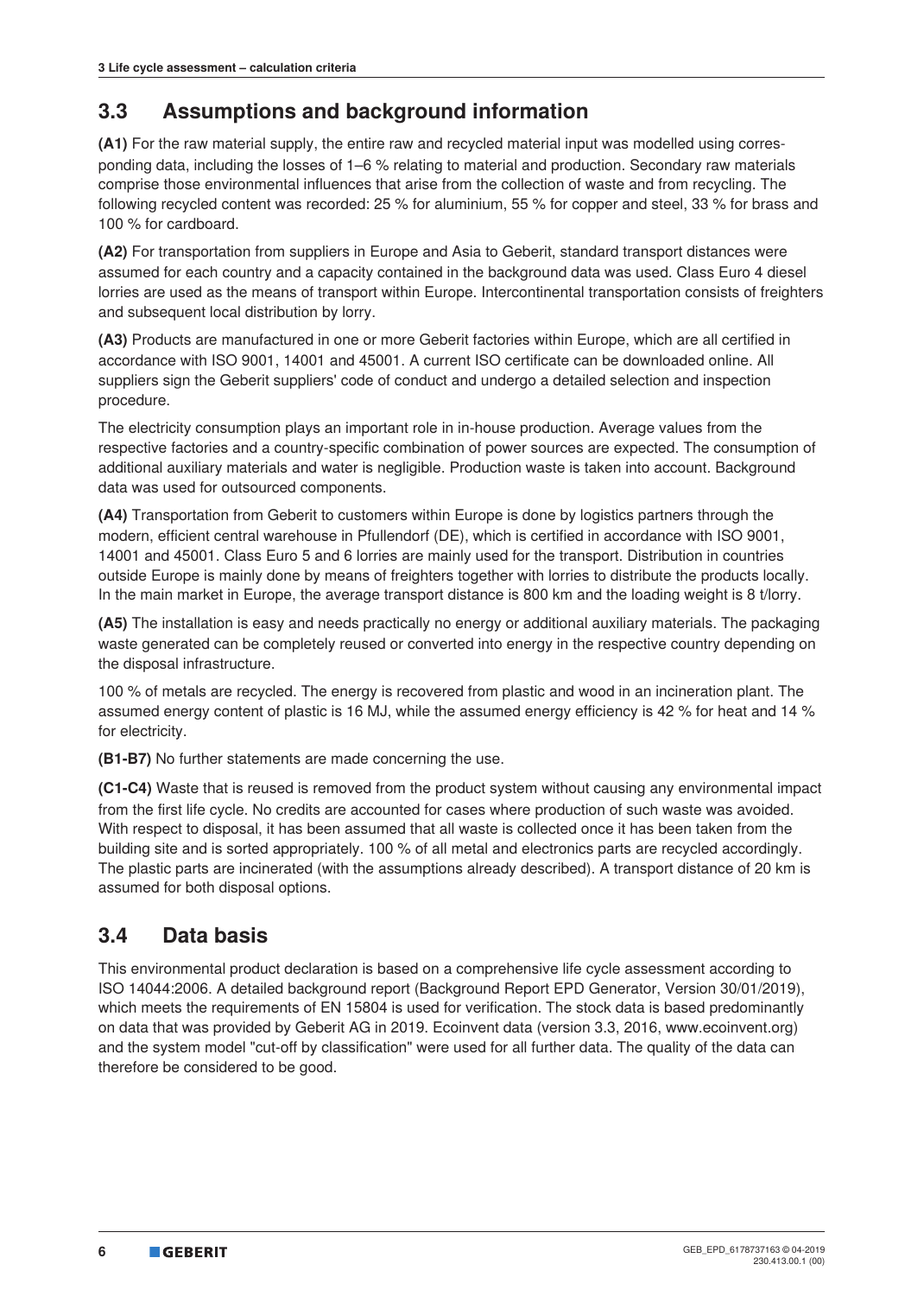## **4 Life cycle assessment – results**

The following tables contain the results based on the declared product.

#### **4.1 Environmental impacts**

|                                                       | Unit                   | A <sub>1</sub> | A2           | A <sub>3</sub> | A <sub>4</sub> | A <sub>5</sub> | C <sub>2</sub> | C <sub>3</sub> | C <sub>4</sub> |
|-------------------------------------------------------|------------------------|----------------|--------------|----------------|----------------|----------------|----------------|----------------|----------------|
| Global warming (GWP)                                  | kg CO <sub>2</sub> -eq | $2.36E + 00$   | 9.87E-02     | 5.41E-01       | 8.72E-02       | 1.51E-01       | 2.58E-03       | 0              | $2.78E + 00$   |
| Ozone depletion (ODP)                                 | kg CFC-11-eq           | 1.70E-08       | 1.94E-08     | 5.41E-08       | 1.71E-08       | 1.32E-10       | 5.07E-10       | $\Omega$       | 3.58E-09       |
| Photochemical ozone creation<br>(POCP)                | kg $C_2H_4$ -eq        | $5.01E - 04$   | $.57E - 05$  | 9.93E-05       | .39E-05        | 2.70E-07       | 4.11E-07       | $\Omega$       | 6.40E-06       |
| Acidification (AP)                                    | kg SO <sub>2</sub> -eq | 7.39E-03       | 3.18E-04     | 2.81E-03       | 2.81E-04       | 1.41E-05       | 8.31E-06       | $\Omega$       | 2.89E-04       |
| Eutrophication (EP)                                   | kg $PO43$ -eq          | 9.40E-04       | 7.03E-05     | 1.15E-03       | 6.21E-05       | 1.22E-05       | 1.84E-06       | $\mathbf 0$    | 2.32E-04       |
| Depletion of abiotic resources<br>(ADP), fossil fuels | MJ                     | $8.02E + 01$   | $1.64E + 00$ | $6.20E + 00$   | $.45E + 00$    | 1.61E-02       | 4.30E-02       | $\Omega$       | 4.06E-01       |
| Depletion of abiotic resources<br>(ADP), elements     | kg Sb-eg               | 1.92E-06       | 1.92E-07     | 9.93E-07       | 1.70E-07       | 1.83E-09       | 5.03E-09       | $\Omega$       | 4.01E-08       |

A1 Raw material

A2 Transport to the manufacturer

A3 Manufacturing

A4 Distribution

A5 Installation

C2 Transport to waste processing

C3 Reuse, recovery, recycling

C4 Disposal

#### **4.2 Resource use**

|                                                                | Unit           | A1           | A2           | A3           | A <sub>4</sub> | A <sub>5</sub> | C <sub>2</sub> | C <sub>3</sub> | C <sub>4</sub> |
|----------------------------------------------------------------|----------------|--------------|--------------|--------------|----------------|----------------|----------------|----------------|----------------|
| Use of primary energy, renewable, w/o<br>raw material use      | <b>MJ</b>      | 6.60E-01     | 2.80E-02     | $1.83E + 00$ | 2.47E-02       | $3.21E-04$     | 7.31E-04       | $\Omega$       | 9.30E-03       |
| Use of primary energy, renewable, raw<br>material use          | MJ             | $2.28E + 00$ | $\Omega$     | $\Omega$     | 0              | $\mathbf 0$    | $\Omega$       | $\Omega$       | 0              |
| Use of primary energy, renewable, total                        | MJ             | $2.94E + 00$ | 2.80E-02     | 1.83E+00     | 2.47E-02       | 3.21E-04       | 7.31E-04       | $\mathbf 0$    | 9.30E-03       |
| Use of primary energy, non-renewable, w/<br>o raw material use | MJ             | $3.54E + 01$ | $1.69E + 00$ | 7.05E+00     | 1.49E+00       | 1.64E-02       | 4.42E-02       | $\Omega$       | 4.14E-01       |
| Use of primary energy, non-renewable,<br>raw material use      | <b>MJ</b>      | $5.26E + 01$ | $\Omega$     | $\Omega$     | 0              | $\mathbf 0$    | $\Omega$       | $\Omega$       | $\mathbf 0$    |
| Use of primary energy, non-renewable,<br>total                 | <b>MJ</b>      | 8.79E+01     | $1.69E + 00$ | $7.05E + 00$ | $1.49E + 00$   | 1.64E-02       | 4.42E-02       | $\Omega$       | 4.14E-01       |
| Use of secondary fuels                                         | kg             | $\Omega$     | $\Omega$     | $\Omega$     | $\Omega$       | $\Omega$       | $\Omega$       | $\Omega$       | $\Omega$       |
| Use of renewable secondary fuels                               | <b>MJ</b>      | $\Omega$     | $\Omega$     | $\Omega$     | $\Omega$       | $\Omega$       | $\Omega$       | $\Omega$       | $\Omega$       |
| Use of non-renewable secondary fuels                           | <b>MJ</b>      | $\Omega$     | $\Omega$     | $\Omega$     | $\Omega$       | $\Omega$       | $\Omega$       | $\Omega$       | $\mathbf 0$    |
| Use of net fresh water                                         | m <sup>3</sup> | 3.90E-01     | 2.96E-03     | 1.17E-01     | 2.61E-03       | 1.98E-04       | 7.74E-05       | $\Omega$       | 6.48E-03       |

## **4.3 Output flows and waste**

|                               | Unit      | A <sub>1</sub> | A2       | A <sub>3</sub> | A <sub>4</sub> | A <sub>5</sub> | C <sub>2</sub> | C <sub>3</sub> | C <sub>4</sub> |
|-------------------------------|-----------|----------------|----------|----------------|----------------|----------------|----------------|----------------|----------------|
| Hazardous waste               | kg        | .79E-06        | 8.10E-07 | 2.08E-05       | 7.15E-07       | 1.54E-07       | 2.12E-08       | $\Omega$       | 2.91E-06       |
| Radioactive waste             | kg        | $.09E - 05$    | 1.12E-05 | .70E-05        | 9.90E-06       | 3.10E-08       | 2.93E-07       | $\Omega$       | $.21E-06$      |
| Non-hazardous waste           | kg        | 4.70E-02       | 1.39E-01 | 8.23E-02       | .23E-01        | 2.53E-03       | 3.63E-03       | $\Omega$       | 4.54E-01       |
| Components for re-use         | kg        |                | 0        | 0              | 0              | 0              |                | $\Omega$       | 0              |
| Materials for recycling       | kg        |                | $\Omega$ | 0              | $\Omega$       | $\Omega$       |                | $\Omega$       | 0              |
| Materials for energy recovery | kg        |                | $\Omega$ | 0              | $\Omega$       | $\Omega$       |                | $\Omega$       | <sup>0</sup>   |
| Exported energy - electricity | <b>MJ</b> |                | $\Omega$ | $\Omega$       | $\Omega$       | 3.81E-01       |                | $\Omega$       | 7.00E+00       |
| Exported energy - heat        | <b>MJ</b> |                | $\Omega$ | $\Omega$       | $\Omega$       | $1.14E + 00$   | 0              | $\Omega$       | $2.10E + 01$   |